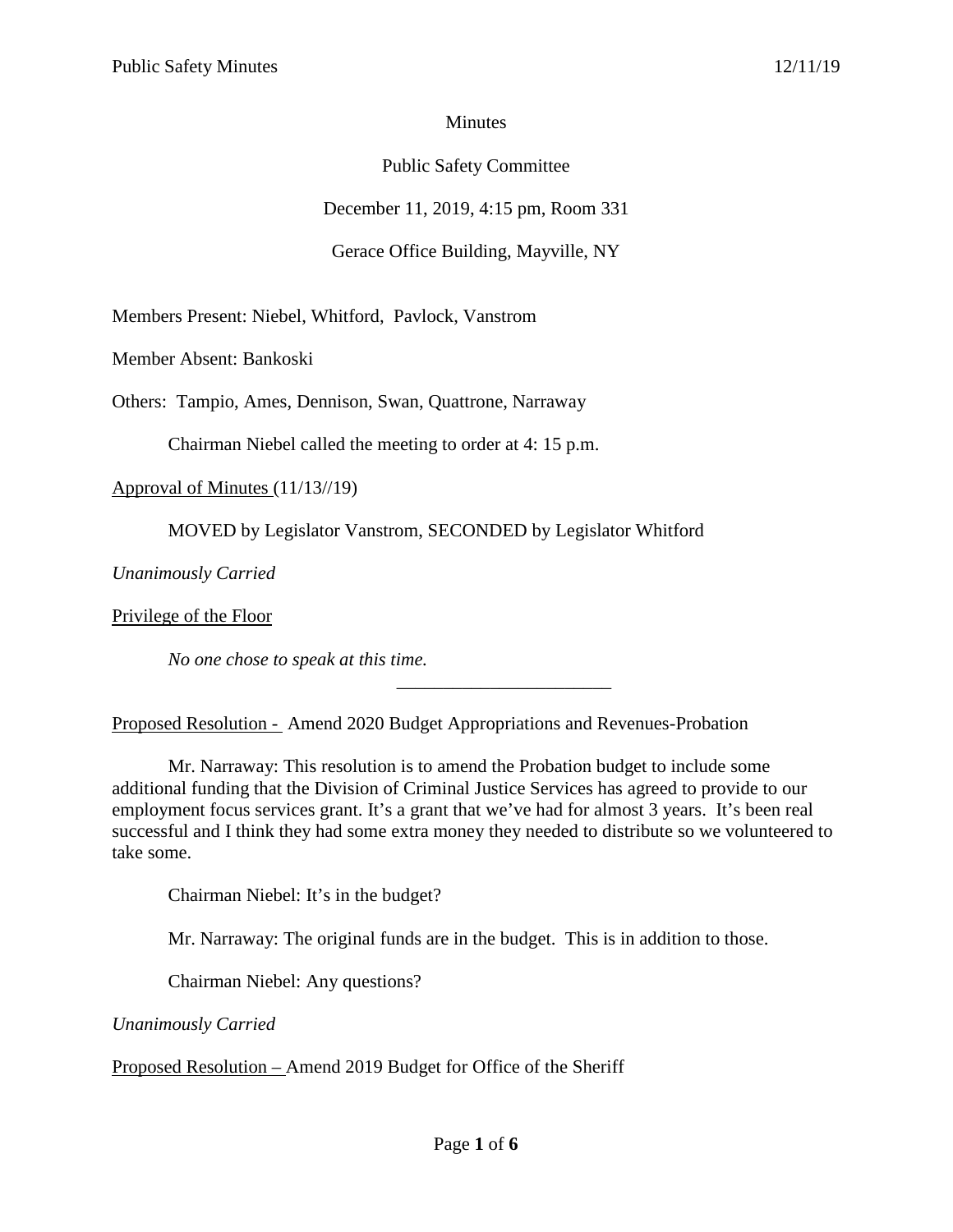Ms. Swan: The first one, where we are amending the 2019 budget. Our navigation account went over budget a little bit. Some of that we anticipate we will be able to allocate out once one of our grant contracts is fully executed which it is not yet. So in order to cover for those overages, we are proposing and actually I have an amended version here for all of you. The two accounts that you see that are 3189.3112, given their performance, I'm really not sure it's a good idea to transfer out of those so I'm putting the full \$25,403 balance, I'm taking that out of the 3110.4. There is more than sufficient funding in there for that.

Chairman Niebel: We need a motion to amend the proposed resolution.

Legislator Vanstrom: I'll make the motion.

Legislator Whitford: Second.

*Unanimously Carried*

Chairman Niebel: Those in favor of the resolution as amended?

### *Unanimously Carried*

## Proposed Resolution – Authorize Agreement with Bemus Point Central School District for School Resource Officer

Chairman Niebel: Is this a new one?

Ms. Swan: No, this one is a renewal. This is a second year contract. The first year that we did this contract through when it was established last year, we did not increase for a new staff member to backfill that. We simply added the revenue into the revenue account. So this year we are backfilling that position as would be appropriated and as we should have before.

Chairman Niebel: Any questions? This is through June  $30<sup>th</sup>$ ?

Ms. Swan: Yes.

Chairman Niebel: Do you anticipate something after June  $30<sup>th</sup>$  as well?

Ms. Swan: We do. The reason why it is not a full 12 month cycle, right now our SRO contracts are a little bit scattered. They run a slightly start and end at slightly different times so we're trying to get all of those to the same timeframe so that they go until June  $30<sup>th</sup>$  and start July 1<sup>st</sup>, all of them every year. So that's why we're doing some short years for some of them.

Sheriff Quattrone: That way they will coincide the next contracts that we have with the schools. They will coincide with their school budgets.

Chairman Niebel: Makes sense. Any other questions?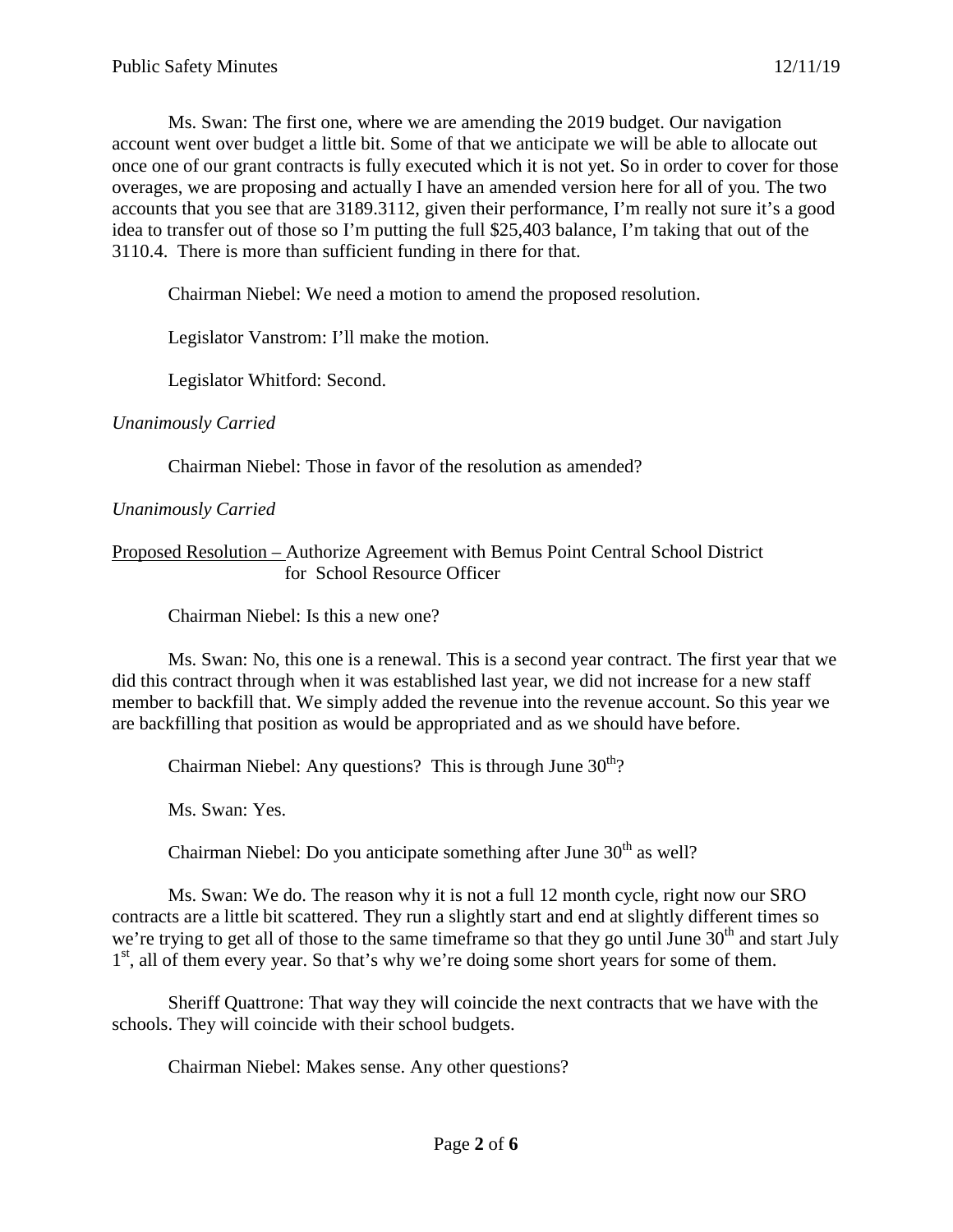## *Unanimously Carried*

Proposed Resolution – Authorize Agreement with Forestville Central School District for School Resource Officer

Sheriff Quattrone: This is a renewal as we just explained, to go to the end of June so we can get in sync with their school budget years as will be the next one. Then ideally, each one of the school resource officer contracts we have with coincide with our school budgets.

Chairman Niebel: I did look up the contracts from last year and they were for \$77,556 but that was for the full year so this is just the half year.

Sheriff Quattrone: Correct.

Chairman Niebel: Does the committee have any questions?

### *Unanimously Carried*

### Proposed Resolution – Authorize Agreement with Silver Creek Central School District for School Resource Officer

Sheriff Quattrone: Again a renewal that we're going to be going through June  $30<sup>th</sup>$  again so we can get in sync with their school budget. It's already in the budget.

Chairman Niebel: Any questions?

## *Unanimously Carried*

## Proposed Resolution – Authorize Agreement with Chautauqua Lake Central School District for Enhanced Police Protection Services FY20

Sheriff Quattrone: This is not a school resource officer but this is an enhanced protection with special events. They will contact us and contract with us on an hourly basis for major sporting events, their prom, whenever they feel there might need to be police presence there. Again, another renewal of a contract that has been ongoing for several years.

Chairman Niebel: Any questions?

## *Unanimously Carried*

Proposed Resolution – Authorize Agreement with Town of Charlotte for Enhanced Police Protection Services FY20

Sheriff Quattrone: Last year started this. I'm not sure, I can't remember if we did a whole year this year but we've been doing this with the Town of Charlotte. This will be a renewal. We wanted to get this in so we could actually have a contract signed before we started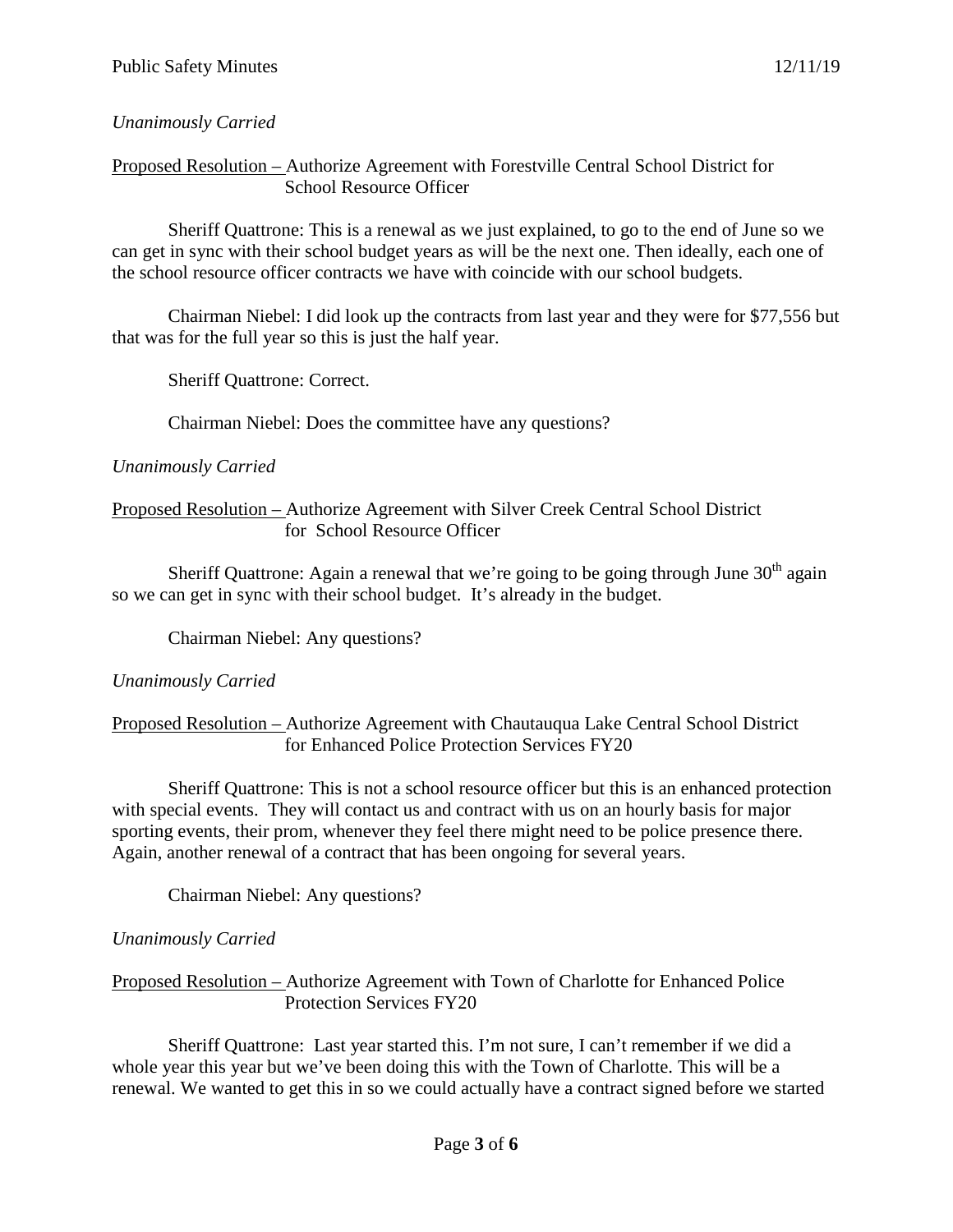the services. This has been going well. Just on a side note, the officers have been nice to pop in to Sinclairville or someplace and see a car down there doing patrol.

Chairman Niebel: Actually I think last year for Charlotte, it started in August of 2019 and ran for half a year for \$4,500.

Sheriff Quattrone: This is generally just one day a week.

Legislator Pavlock: Has it relinquished any more tickets or what protection have you seen from it?

Sheriff Quattrone: I can't tell you because I don't know. On the tickets, we could look that up. The benefit that I've seen and actually specifically on Halloween, it was really nice to see a car out there and I wasn't sure if the officer was out there doing any treat-or-treating but, just seeing the nice community relations and hearing some of the public talk while I was getting my coffee but they were happy to see the car there. Many years ago we used to have a car assigned to almost every hamlet, every little municipality but we're just have that need in all of the places but honestly, I was shocked when I went into Sinclairville. The number of people that were walking around and that was a nasty night.

Legislator Vanstrom: There is only one store.

Sheriff Quattrone: But there were kids and grown-ups walking. I don't know if you were out.

Legislator Pavlock: I saw it. There was a lot of people for the night it was. There are a few other municipalities that you do this for and they could be comparable.

Sheriff Quattrone: Generally we do see an increase in tickets or traffic control. I think that's how it initially started. The Supervisor had requested traffic control in a specific area and saw the benefit of that, slowing some of the traffic down. So he wanted more consistency with that.

Chairman Niebel: Any other questions?

#### *Unanimously Carried*

### Proposed Resolution – Authorize Agreement with Town of Ripley for Enhanced Police Protection Services FY20

Sheriff Quattrone: Another renewal that's been going on for many, many years, enhanced police protection in Ripley. I believe we have a slight increase this year for not to exceed amounts. But the services and time periods will be the same.

Chairman Niebel: Any questions?

#### *Unanimously Carried*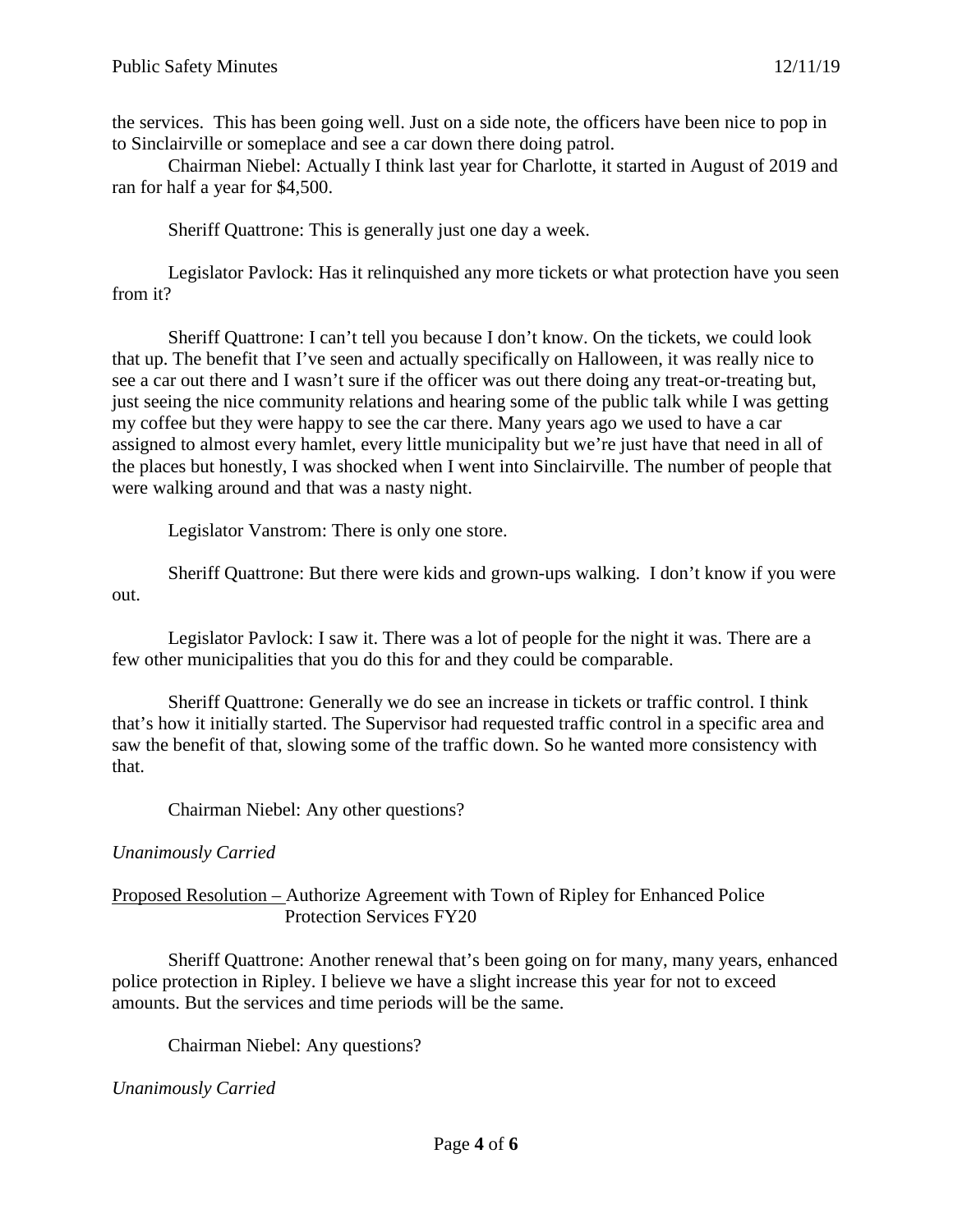## Proposed Resolution – Authorize Agreement with Village of Silver Creek for Enhanced Police Protection Services FY20

Sheriff Quattrone: Once again another renewal of enhanced police protection for the Village of Silver Creek. There was a slight decrease in this one over last year and partly that's because of the officers that are working there and their salaries.

Legislator Vanstrom: Younger officers.

Sheriff Quattrone: Younger officers.

Chairman Niebel: I've got \$585,284 for 2019 and also 2020.

Ms. Swan: Yes, having the new deputies in that *(cross talk)* offset and prevented the increase.

Chairman Niebel: Any questions?

# *Unanimously Carried*

Proposed Resolution - Adjust 2019 Budget for CCSEA Collective Bargaining Agreement

Mrs. Dennison: Kitty was planning to present this but was unable to come today so she asked me to speak on her behalf. She prepared the resolution rather than the Sheriff's office so it's really more of a – it's sourced from Finance, let's put it that way. This is the resolution as indicates, to adjust the 2019 budget for the new CCSEA contract. We were able to get the contract ratified in time to put in the changes for the 2020 budget so those were already in place for the adopted 2020 budget. But these are the current estimates for the changes to 2019. These increased appropriations include the retroactive payments due for 2018 and for 2019 and then the associated benefits attached to those retroactive payments. We are proposing to cover those additional expenses with an increase in the sale tax budget. The sales taxes are continuing to come in ahead of budget and so we feel comfortable that we can increase the sales tax budget and achieve that budget. I was also going to comment that fortunately the expenses that we're projecting now for these retroactive payments, or I should say, the actual payments because the actual payments have been calculated, those payments are less than originally projected so that is a good thing.

Chairman Niebel: Any questions? This is just an accounting question but, we're increasing the revenue account for the sales tax, \$167,000, but we're also increasing the County's share?

Mrs. Dennison: Yea, the sales tax comes to us in a couple of different pieces so –